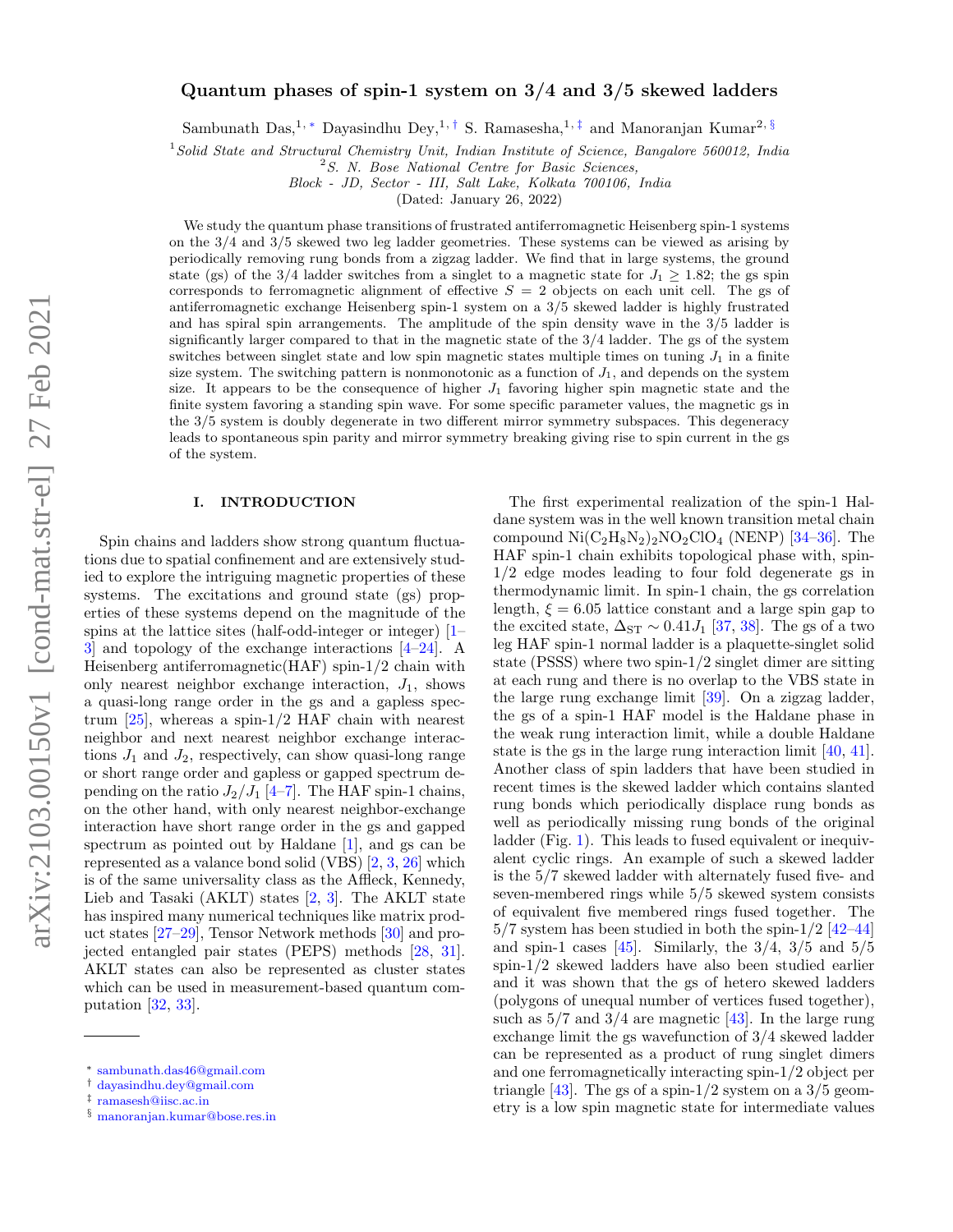

<span id="page-1-0"></span>FIG. 1. Schematic diagram of (a) zigzag ladder, (b) 3/4 skewed ladder and (c) 3/5 skewed ladder. The unit cell of each structure is shown inside the box in red.

of  $J_1$ , but evolves to a gapless antiferromagnetic state for large  $J_1$  [\[43\]](#page-7-18). As outlined above, the spin-1/2 and spin-1 systems exhibit fundamentally different behavior in case of the HAF spin chains. This has prompted us to study the spin-1 system on these ladders, to explore the quantum phase transitions in these systems as the ratio of the rung exchange to the ladder exchange strengths is varied.

In this paper, we focus on the gs properties of spin-1 objects arranged on 3/4 and 3/5 skewed ladders interacting via competing rung and leg antiferromagnetic exchange interactions of strength  $J_1$  and  $J_2$  respectively. The structure of zigzag, 3/4 and 3/5 skewed ladders are shown in Fig.  $1(a)-1(c)$  $1(a)-1(c)$ . In section [II](#page-1-1) we discuss the model Hamiltonian and numerical methods used in the paper. The results for 3/4 and 3/5 skewed ladders are discussed in section [III.](#page-1-2) In section [III A,](#page-2-0) we show that the gs of the 3/4 system switches from a singlet to a magnetic state for  $J_1 \geq 1.82$  with magnetization per unit cell  $\langle m \rangle$ ' taking a value of 2. In section [III B,](#page-4-0) we show that the gs of 3/5 ladder exhibits short range spin correlations and a spiral spin density wave, the spin of the gs depends both on size of the system and  $J_1$  for intermediate  $J_1$  values; the gs is magnetic with one unpaired spin per unit cell in the large  $J_1$  limit. For some specific  $J_1$  values, the gs is degenerate and exhibits vector chiral phase due to simultaneous breaking of spin inversion and reflection symmetries. Section [IV](#page-5-0) provides summary of results and conclusions.

## <span id="page-1-1"></span>II. MODEL AND METHOD

We consider the HAF spin-1 model on 3/4 and 3/5 skewed ladders shown in Fig.  $1(b)$  $1(b)$  and (c) respectively; all exchange interactions between the neighboring spins are antiferromagnetic in nature. The site numberings are shown in Figs.  $1(b)$  $1(b)$  and  $1(c)$ . The exchange interaction along rung and leg bonds are represented as  $J_1$  and  $J_2$ respectively. The exchange interaction  $J_2$  is set to 1, to define the energy scale in all the studies. The model Hamiltonian of 3/4 skewed ladder can be written as

$$
H_{3/4} = J_1 \sum_{k=1}^{N/3} \vec{S}_{3k-1} \cdot (\vec{S}_{3k-2} + \vec{S}_{3k}) + J_2 \sum_{k=1}^{N-2} \vec{S}_k \cdot \vec{S}_{k+2}
$$
 (1)

where the system consists of  $N = 6n$  sites, with n being the number of unit cells and an open boundary condition is assumed (Fig.  $1(b)$  $1(b)$ ). The first term denotes the rung exchange, the second denotes the exchange interactions along the legs. The model Hamiltonian of 3/5 skewed ladder can be written as

<span id="page-1-3"></span>
$$
H_{3/5} = J_1 \sum_{i=1}^{n} \vec{S}_{4i-2} \cdot (\vec{S}_{4i-3} + \vec{S}_{4i-1}) + J_1 \vec{S}_{4n+2} \cdot \vec{S}_{4n} + J_2 \sum_{i=1}^{4n} \vec{S}_i \cdot \vec{S}_{i+2}.
$$
 (2)

Where  $n$  is the number of unit cells and an open boundary condition is assumed. In case of periodic boundary condition, the Hamiltonian is modified accordingly and sites 4i−2 and 4i are the inversion centres of the system.

We use exact diagonalization (ED) technique for solving these ladders with up to 16 spins with periodic boundary condition (PBC). For larger system sizes, we use the now well known finite density matrix renormalization group (DMRG) method [\[46](#page-7-19)[–49\]](#page-7-20) which retains the size of the Hamiltonian matrix at all system sizes. This is achieved by a systematic truncation of the irrelevant degrees of freedom by selecting 'm' states with largest eigenvalues of the density matrix to span the Fock space of a part of the full system. The chosen value of  $m$  is up to 500 in our studies and it keeps the truncation error of the density below  $\sim 10^{-10}$ . We also carry out 6-10 finite sweeps for convergence. For some values of  $J_1$  and for large system sizes we have employed  $m = 1600$  and 12 finite DMRG sweeps to improve convergence. The largest system size used in this paper is  $N = 98$  or 24 unit cells with open boundary condition.

#### <span id="page-1-2"></span>III. RESULTS AND DISCUSSIONS

In this section we present the results for both 3/4 and 3/5 skewed ladders. The gs of the 3/4 skewed ladder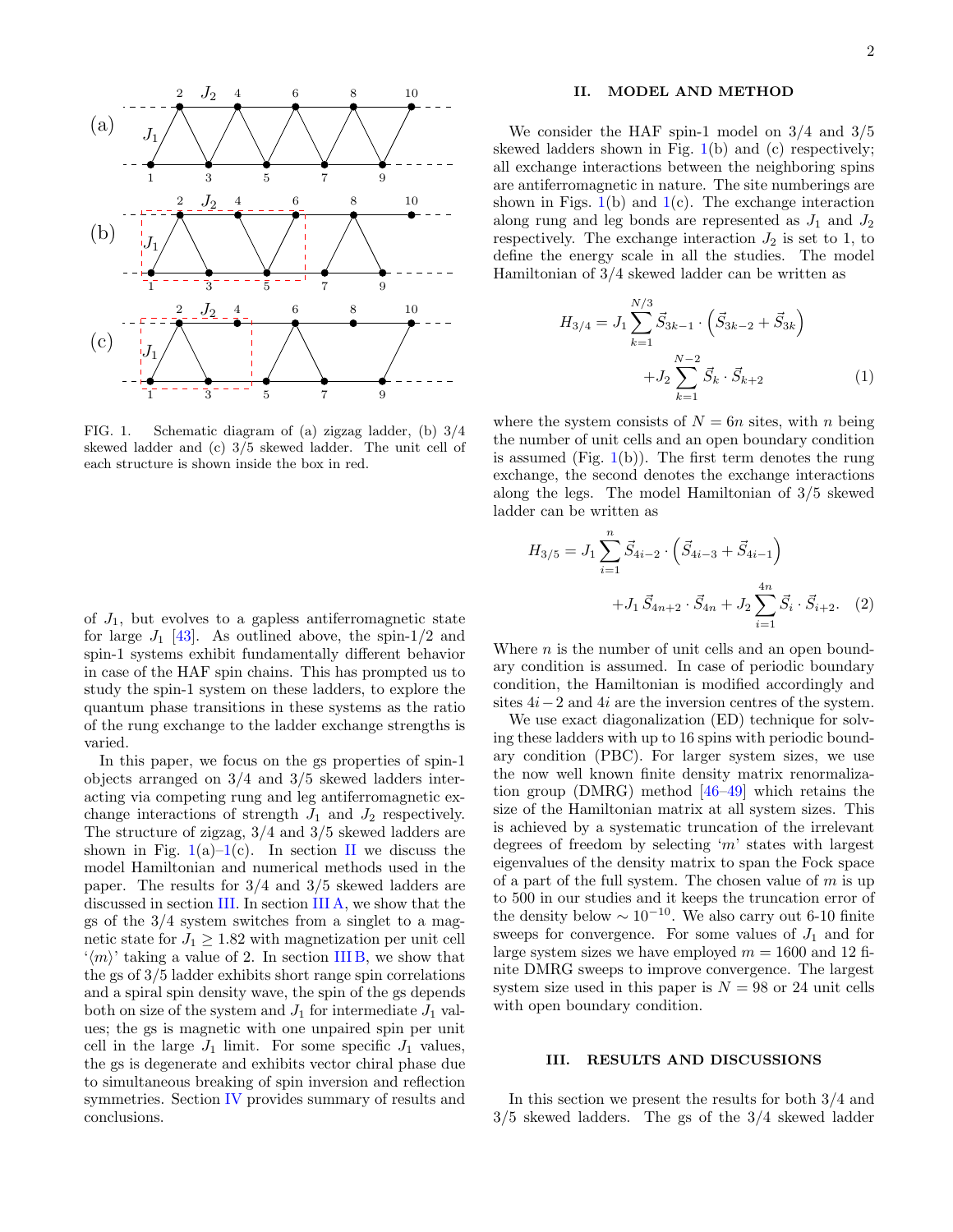shows a transition from a singlet to a magnetic phase, whereas the gs of 3/5 ladder has spiral spin arrangement and switches between different magnetic and singlet states upon tuning  $J_1$ . In the decoupled limit the gs of both systems show Haldane phase, whereas, in large  $J_1$  limit the gs exhibits strong rung trimer formation. In strong rung coupling limit (very large  $J_1$ ) the gs of the system has an effective spin-1 on each triangle with those triangles interacting ferromagnetically. To analyze the magnetic transitions, various quantities like gs energies  $E_{gs}$ , energy gaps to low-lying excited states  $\Gamma_l$ , bond orders  $b_{i,j}$  between sites i and j and local spin densities  $\rho_i$ at site i are analyzed, as a function of  $J_1$ . The excitation gaps  $\Gamma_l$  are defined as

<span id="page-2-1"></span>
$$
\Gamma_l = E_0(S^z = l) - E_0(S^z = 0)
$$
\n(3)

where  $E_0(S^z = l)$  and  $E_0(S^z = 0)$  are the energies of the lowest states in the  $S^z = l$  and  $S^z = 0$  manifold, respectively, and  $l$  is an integer. For a magnetic gs with spin S,  $E_0(S^z = S)$  is degenerate with  $E_0(S^z = m)$  where  $-S \leq m \leq S$  and the state is  $(2S + 1)$  fold degenerate. Thus  $S$  is the gs spin if the lowest energy level in every  $S^z \leq S$  are the same or  $\Gamma_l = 0$  for all  $l \leq S$ . The bond order  $b_{ij} = -\langle \vec{S}_i \cdot \vec{S}_j \rangle$ , spin density  $\rho_i = \langle S_i^z \rangle$  and correlation function  $C(r) = \langle \vec{S}_i \cdot \vec{S}_{i+r} \rangle$  are the gs expectation values calculated to characterize the gs with  $S^z = S$ . Due to symmetry there are only two unique sites and three unique bonds per unit cell in the 3/4 ladder, whereas there are three unique sites and four bonds in the 3/5 ladder. Therefore, it is sufficient to obtain all the above quantities for these unique sites and bonds.

### <span id="page-2-0"></span>A. 3/4 Skewed ladder

The magnetic gs of the 3/4 skewed ladder is obtained using excitation gaps  $\Gamma_l$ , defined in Eq. [\(3\)](#page-2-1). In this system the gs rapidly evolves from a singlet state to a magnetic state with spin  $S = 2n$  where n is the number of unit cells in the system. This transition seems continuous in systems with open boundary condition (OBC) with system size  $N = 50$ . In this system (Fig. [2\(](#page-2-2)a)) the gs spin,  $S_G$ , changes gradually beyond  $J_1 = 1.67$  and near  $J_1 \sim 1.75$ ,  $S_G$  increases rapidly and beyond  $J_1 = 1.82$ ,  $S_G$  achieves the highest gs spin of  $S_G = 16$ . The transition region shrinks dramatically to  $1.65 < J_1 < 1.67$  for  $N = 18$  with periodic boundary condition (PBC) and for both PBC and OBC case the transition region decreases with system size. The scaling of the total spin  $S_G$  of the gs is shown as function of unit cell in two parameter regimes in Fig. [2\(](#page-2-2)b). The gs remains a singlet for  $J_1$  < 1.6, whereas, for larger  $J_1 \ge 1.82$ ,  $S_G$  vs N shows a linear variation with slope 1/3. The linear variation for  $S_G$  vs N for  $J_1 = 2$  is shown in Fig. [2\(](#page-2-2)b). The finite size effect of  $S_G$  is shown in  $S_G$  vs  $J_1$  curve for three system sizes  $N = 14$ , 26 and 50 in Fig. [2\(](#page-2-2)c). We notice that the  $S_G$  increases in a stepwise fashion for small system size



<span id="page-2-2"></span>FIG. 2. (a) The lowest excitation gaps  $\Gamma_l$  are shown as function of  $J_1$  for  $3/4$  ladder of 50 sites with open boundary condition. For  $J_1$  < 1.6, all the  $\Gamma_l$  are non-zero, whereas, for  $1.6 < J_1 < 1.82$ , the gs transitions to a magnetic state. For  $J_1 \geq 1.82$ , the gs spin equals twice the number of unit cells in the system. (b) The  $S_G$  is shown as a function of system sizes for  $J_1 = 1.0$  and 2.0. Each data point corresponds to integer number of unit cells. (c)  $S_G$  vs.  $J_1$  for different system sizes.

but shows a sharp increase as the system size increases.

In small  $J_1$  limit, spin correlation  $C(r)$  behavior is similar to that of a HAF spin-1 chain with short correlation length. In Fig.  $3(a)$  $3(a)$  and  $3(b)$  total correlation function  $C(R, R + 2r)$  is shown for  $J_1 = 1.0$  and 2.0 respectively. There are two unique sites one at the base of the triangle and other at the apex of the triangle. We consider reference sites on the middle triangle of the ladder with site labels 49, 50 and 51 of a  $N = 98$  site system. Site 49 and 51 are at the base of the triangle whereas site 50 is at the apex of the triangle, and correlations from these points  $C(49, 49 + 2r)$  and  $C(51, 51 + 2r)$  are the correlations between the reference sites on the lower leg of the ladder with all the sites on the lower leg, whereas  $C(50, 50 + 2r)$  are the correlations between the reference site on the upper leg of the ladder with all the other sites on the upper leg. The  $C(R, R + 2r)$  for  $R = 49$ and 51 sites are similar as both these sites belong to the base of the triangle and are equivalent by symmetry. In Fig. [3\(](#page-3-0)a)  $C(R, R+2r)$  for  $J_1 = 1.0$  seems to show oscillatory behavior with exponentially decreasing amplitudes. This seems to indicate existence of spin wave packets in the singlet state. The  $C(R, R + 2r)$  in magnetic regime  $J_1 = 2.0$  are shown Fig  $3(b)$  $3(b)$ , and spins are antiferromagnetically aligned and have long range correlations. In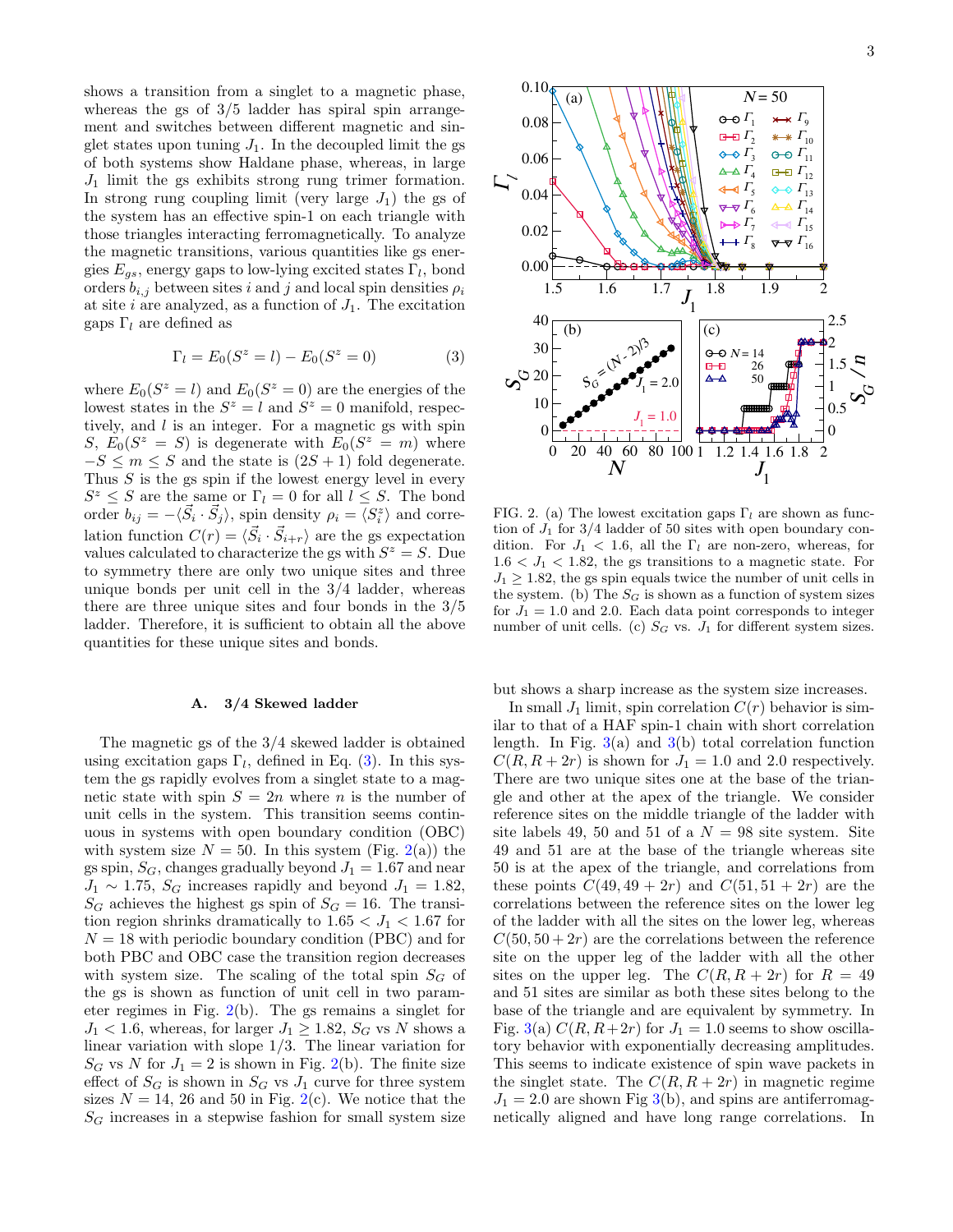

<span id="page-3-0"></span>FIG. 3. The spin-spin correlations between the spins in the lower leg ( $R = 49$  and  $R=51$ ), spins in upper leg ( $R = 50$ ) for a 3/4 ladder with N=98 spins with OBC with (a)  $J_1 = 1.0$ , the singlet regime and (b)  $J_1 = 2.0$ , the magnetic regime.

this regime, in the bulk of the system, the correlations are oscillating with almost constant amplitude. The correlation between the reference spins in the base of the triangle is always ferromagnetic with spins at the base of the triangle and antiferromagnetic with the spin at the apex of the triangle. This is true on both legs. We have also computed the spin densities in the gs of the ladder as a function of  $J_1$ . The spin densities vanish at all the sites in the singlet gs. We note from Fig. [4,](#page-3-1) that the apex and the base sites have opposite spin densities in the magnetic gs. The spin densities at all the sites are nearly constant. Indeed, the spin-spin correlations in the magnetic state are well approximated by the product of the spin densities at the corresponding sites.

In large  $J_1$  limit the spin densities show that the gs behavior can be thought of as each triangle having effective spin-1, which are interacting ferromagnetically. The spin density of an isolated triangle with large  $J_1$  interaction is also 0.75 on the basal sites and  $-0.5$  at the apex which is close to the values found in the gs at large  $J_1$ .

In 3/4 system there are only three distinct bond orders corresponding to the rung bond  $b_r$ , bond between the basal sites  $b<sub>b</sub>$  and bond between the apical and base sites  $b_a$ . We notice that both types of bonds on the legs  $(b_a)$ and  $b<sub>b</sub>$ ) show decreasing bond order as  $J<sub>1</sub>$  increases and the basal bond order shows jump at  $J_1 = 1.65$ . Whereas, the magnitude of rung bond order increases continuously with  $J_1$  and jumps suddenly at  $J_1 = 1.65$ . The jump in the rung bond order is due to transition of the gs from a singlet to a magnetic state. The saturation value of the three bonds for large  $J_1$  limit is  $+1.5, +1.0$  and  $-1.0$ respectively. The value  $b_r = +1.5$  corresponds to two spin-1/2 objects separately forming bonds and total bond order is twice of a singlet bond order  $+3/4$ . The  $b_b = +1$ and  $b_a = -1$  corresponding to the ferromagnetic bond formation between axial and basal sites and intermediate spin state between the basal sites. In small  $J_1$  limit, the  $b_r$  rung bond is weak and  $b_r$  is close to zero. Whereas,  $b_b$ and  $b_a$ , for small values of  $J_1$ , start with value close to the bond order of a spin-1 chain  $\sim$  1.40, they decrease with increasing  $J_1$ ;  $b_b$  becomes ferromagnetic and  $b_a$  remains antiferromagnetic.



<span id="page-3-1"></span>FIG. 4. (a)The base and the apical spins are shown in blue and red; three different types of bonds namely, the rung bonds  $(b_r)$ , the basal bonds  $(b_b)$  and the apical bonds  $(b_a)$  are shown for a unit cell (b) Spin densities  $\rho_b$  and  $\rho_a$  for the base sites and the apical sites, respectively, as a function of  $J_1$  (c) bond orders  $b_r$ ,  $b_b$  and  $b_a$  as a function of  $J_1$  are shown.

To understand the spin density and bond order behavior in large  $J_1$  limit, we analyze a system with three spins on a triangle, and exchange interaction of the two sides and base are  $J_1$  and  $J_2 = 1$ , respectively. The gs is in spin-1 states and there are six possible spin configurations. For  $J_1 \geq 2$  we calculate the gs wavefunction in  $S^z = 1$  spin sector as

$$
|\Psi\rangle = \sqrt{\frac{3}{5}} \left[ |1, -1, 1\rangle + \frac{1}{2} (|0, 0, 1\rangle + |1, 0, 0\rangle) - \frac{1}{6} (|-1, 1, 1\rangle + |1, 1, -1\rangle) - \frac{1}{3} |0, 1, 0\rangle \right].
$$
 (4)

We notice that the large contribution (60%) is from the state  $| 1, -1, 1 \rangle$  and a smaller (15%) contribution is from the linear combination  $1/2(|0,0,1\rangle+|1,0,0\rangle)$  spin configuration. The sites 1 and 3 are symmetric and total contribution of spin density comes from these two configurations, and 60% contribution to  $\langle S^z \rangle$  arises from  $| 1, -1, 1 \rangle$  while a contribution of 15% to  $\langle S^z \rangle$  arises from  $(0, 0, 1)$ +  $(1, 0, 0)$ , resulting in a total spin density of 0.75. The configuration  $| 1, -1, 1 \rangle$  contributes  $-0.6$  to  $\langle S^z \rangle$  at site 2 while the states  $(| -1, 1, 1 \rangle + | 1, 1, -1 \rangle)$ and  $| 1, -1, 1 \rangle$  contribute  $+0.1$  to  $\langle S^z \rangle$  at site 2. This results in total spin density at site 1 and 2 of 0.75 and  $-0.5$  respectively in large  $J_1$  ( $J_1 \geq 2.0$ ) limit. The contribution to the z component of all three bond orders mostly arises from the configuration  $| 1, -1, 1 \rangle$  and the bonds  $1 - 2$  and  $2 - 3$  are singlet in nature whereas the bond  $1 - 3$  is ferromagnetic.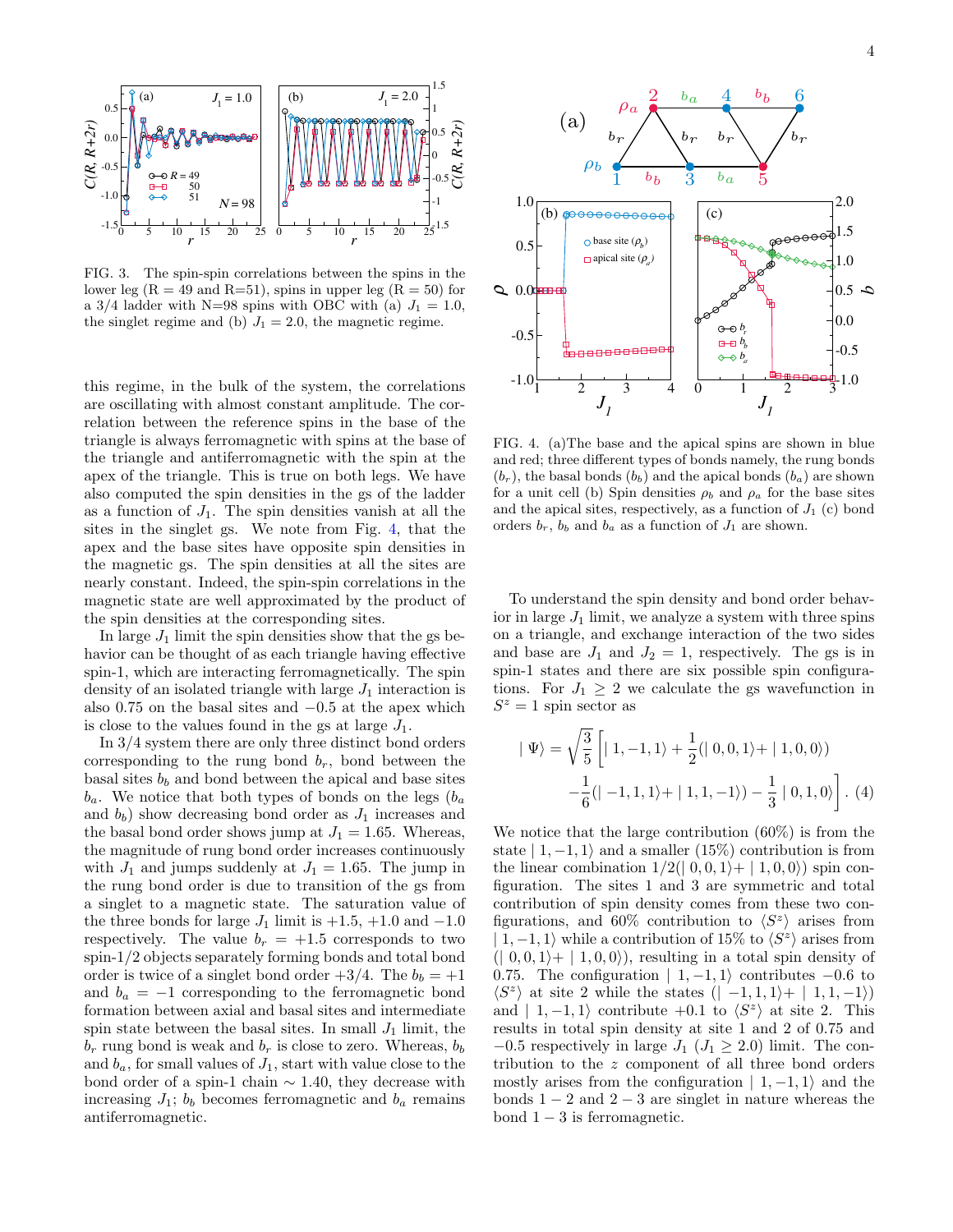

<span id="page-4-1"></span>FIG. 5. The lowest excitation energy gaps in different  $S^z$ sectors,  $\Gamma_l$  for different  $l = S^z$  manifolds as a function of the rung exchange interaction  $J_1$  for systems of (a)  $N = 26$  spins (6 unit cells), (b)  $N = 50$  spins (12 unit cells), (c)  $N = 74$ spins (18 unit cells), and (c)  $N = 98$  (24 unit cells) with open boundary condition. For larger system sizes, the gs switches between magnetic and singlet states as  $J_1$  is increased.

#### <span id="page-4-0"></span>B. 3/5 Skewed ladder

The 3/5 ladder has 4 spins per unit cell as shown schematically in Fig.  $1(c)$  $1(c)$  and in each unit cell three sites form a triangle, whereas  $4<sup>th</sup>$  site is connected to the apex of the triangle. There is one rung bond at each odd-numbered site and two rung bonds at alternate even numbered sites,  $(4k-2)$ ,  $k = 1, 2, \cdots$ . With periodic boundary condition, the sites  $2k$  at the apices of triangles and pentagons are inversion centres. The model Hamiltonian of this system is shown in Eq. [\(2\)](#page-1-3)

The gs of the  $3/5$  system is singlet in low  $J_1$  limit and toggles between singlet and different magnetic states as  $J_1$  is increased. We find that the evolution of the spin of the gs depends not only on  $J_1$  but also on the system size. We show this dependence for four representative sizes of the systems with open boundary condition. For the system with 6 unit cells (Fig. [5\)](#page-4-1)  $(N = 26)$ , the gs switches from a singlet to a triplet at  $J_1 = 0.84$  and it then switches back to a singlet at  $J_1 = 1.7$ . The triplet then becomes a gs from  $J_1 = 2.15$  to  $J_1 = 3.0$ . Beyond  $J_1 = 3.0$  the gs is a quintet until  $J_1 = 6.5$ , a septet  $(S = 3)$  from  $J_1 = 6.5$  to 7.0 a nonet  $(S = 4)$  from  $J_1 = 7.0$  to 8.5 and  $S = 5$  beyond  $J_1 = 8.5$ . The highest spin in the  $N = 26$  systems with 6 unit cells can be  $S = 6$ , corresponding to ferromagnetic arrangement of spins at sites  $4k$ . In large systems these transitions occur at different values of  $J_1$  (Fig. [5\)](#page-4-1).

To understand this seemingly strange behavior, we have computed spin densities and spin-spin correlations for the gs with different spins (corresponding to different  $J_1$  values) for the  $N = 98$  system. We see from Fig. [6](#page-4-2) that in the interior of the system, higher spin densities



<span id="page-4-2"></span>FIG. 6. Spin densities of a  $3/5$  ladder of  $N = 98$  spins (OBC). (a) spin densities for  $J_1 = 1.0$  in the triplet gs are shown with continuous red, blue, green and orange curve (the eye guide) for 1, 2, 3 and 4 sites in every unit cells. (b) spin densities for  $J_1 = 2.5$  are shown in the quintet gs. We have chosen  $S^z = S_G$  in both the cases.

are found at 4k sites. Besides the spin densities of a given type of sites show a wavelike behavior. Thus, the gs spin is dictated by two factors. Large  $J_1$  favors a high spin gs, while the wavy nature of the spin density favors a standing wave as interference effects will be lowest in this state and so will be the spin fluctuations which tend to increase the energy of a state. Hence, the gs shows the unusual spin state changes as  $J_1$  is increased. This also explains the nonmonotonic dependence on the switching values of  $J_1$  for different system sizes. When  $J_1$  is very large  $(J_2/J_1 \rightarrow 0)$ , we expect the gs spin of the system to be  $4n$  where  $n$  is the number of unit cells in the system. This unusual behavior is also reflected in the spin-spin correlation function (Fig. [7\)](#page-5-1), where the wavelength of the correlation function decreases with  $J_1$  and the magnitude of the correlation between spins at sites 4k has larger amplitude than the rest of the correlations.

In case of our 3/5 ladder system, there are two mirror planes one which is passing through the centre of the five membered ring along the upper leg and perpendicular to the lower leg, whereas second mirror plane ' $\sigma$ ' passes through the apex of triangle and bisects the base triangle. The system also has spin inversion symmetry P which exists in the  $S^z = 0$  subspace and corresponds to invariance of the Hamiltonian when all the spins in the system are rotated by  $\pi$  around the *y*-axis. This is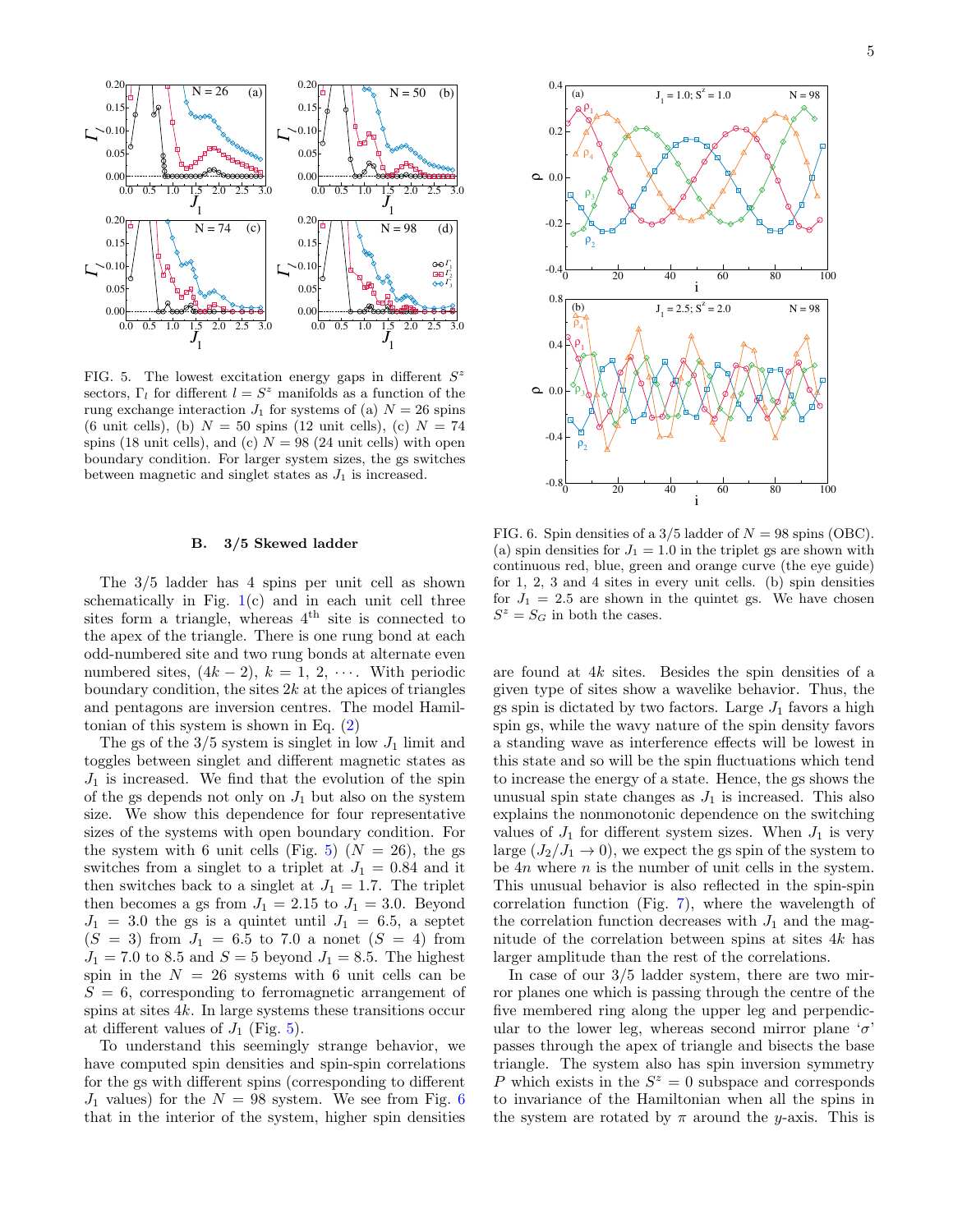

<span id="page-5-1"></span>FIG. 7. Spin-spin correlations between spins at same type of sites in each unit cell of a  $3/5$  ladder of  $N = 98$  spins (OBC) for (a)  $J_1 = 1.0$ , (b)  $J_1 = 1.3$ , (c)  $J_1 = 1.7$ , and (d)  $J_1 = 2.5$ . Starting from the middle of the ladder  $R = 49, 50, 51, 52$  are the reference sites.

equivalent to invariance of Hamiltonian under spin inversion. This symmetry divides the  $S^z = 0$  subspace into an even  $(·+)$  and an odd  $(·-)$  subspace with the even (odd) subspace spanning states with even (odd) spins. Thus, the even subspace consists of basis functions with even integer total spin  $(S)$  and the odd subspace consists of basis functions with odd integer total spin( $S$ ). The symmetry group of the 3/5 skewed ladder consists of E, P,  $\sigma$  and  $\sigma P$  and all these elements commute with each other and form an abelian group. The irreducible representations of this group is represented by  $A^+$ ,  $A^-$ ,  $B^+$  and  $B^-$ .  $A(B)$  corresponds to even (odd) space under  $\sigma$  and  $+(-)$  corresponds to even(odd) space under P. The spin inversion symmetry is broken when the lowest energy states with odd and even total spins are degenerate and reflection symmetry is broken when lowest energy levels in both A and B spaces are degenerate. Both the symmetries are broken when the lowest energy states in  $A^+$  ( $A^-$ ) and  $B^-$  ( $B^+$ ) spaces are degenerate. We show the degeneracy of singlet and triplet states at  $J_1 = 0.8075$  and triplet and quintet at  $J_1 = 1.2183$  in Table [I.](#page-5-2) For these values of  $J_1$ , the reflection symmetry is also broken as lowest energy states in spaces odd and even under reflections are also degenerate for these  $J_1$ values. Hence we observe spontaneous spin current. The z-component of the spin current is defined as

$$
\kappa^{z}(j,k) = \langle \Psi_G(-) \mid (\vec{S}_j \times \vec{S}_k)^{z} \mid \Psi_G(+) \rangle
$$
  
= 
$$
\frac{i}{2} \langle \Psi_G(-) \mid (S_j^+ S_k^- - S_j^- S_k^+) \mid \Psi_G(+) \rangle
$$
 (5)

where the function  $|\Psi_G(+)\rangle$  ( $|\Psi_G(-)\rangle$ ) is the gs in the even (odd) subspace for reflection and even (odd) subspace for spin inversion. In Fig. [8,](#page-5-3) we show the spin currents for  $J_1 = 0.8705$  and 1.2183. The current in triangle is counter clockwise, whereas it is clockwise in the pentagons and weak in upper leg of pentagons. Interest-

<span id="page-5-2"></span>TABLE I. Lowest energy levels for different  $S_z$  values of  $N =$ 16

| $J_1$  | $E(S^z=0)$               | $E(S^z=1)$               | $E(S^z=2)$ |
|--------|--------------------------|--------------------------|------------|
| 0.8705 | $-23.0172$<br>$-23.0172$ | $-23.0172$               |            |
| 1.2183 | $-23.7554$<br>$-23.7554$ | $-23.7554$<br>$-23.7554$ | $-23.7554$ |
|        |                          |                          |            |



<span id="page-5-3"></span>FIG. 8. The spin current in a  $3/5$  skewed ladder of  $N = 16$ spins with periodic boundary condition at (a)  $J_1 = 0.8705$ and (b)  $J_1 = 1.2183$ . The direction of the spin current is indicated by arrowheads and the magnitude is given by the numbers adjacent to the arrows.

ingly the spin current retains the qualitative features for both the  $J_1$  values.

### <span id="page-5-0"></span>IV. SUMMARY AND CONCLUSIONS

In this paper we study the gs properties of spin-1 Heisenberg antiferromagnetic model on 3/4 and 3/5 skewed ladder geometries shown in Fig. [1\(](#page-1-0)b) and (c). The 3/4 spin ladder system goes from a singlet state to partially magnetized state. For  $J_1 \geq 1.82$  the magnetization per unit cell is  $\langle m \rangle = 2$  with each triangle in the system contributing  $\langle m \rangle = 1$  to the magnetization in the gs. The gs of this system for  $J_1 < 1.6$  is a singlet and shows short range correlations. In this system there are two unique sites and three unique bonds in the six site unit cell. In the weak  $J_1$  limit, the gs is a singlet and spin densities are zero and bond orders along the leg are close to that of the valance bond state of a spin-1 chain. The bond order in the upper leg which connect the apex or base of two different triangles decreases gradually as  $J_1$  is increased while bond-order for base of the triangle increases rapidly. In large  $J_1$  limit or in magnetic gs the spin densities for base and apex is 0.75 and  $-0.5$  respectively, and the effective spin per triangle is 1. The bond order along the rung and base of the triangle are 1.5 or equivalent two spin- $1/2$  dimers and  $-1$  for bond between a basal site and an apical site, indicating a ferromagnetic interaction. In the large  $J_1$  limit, the effective spin one on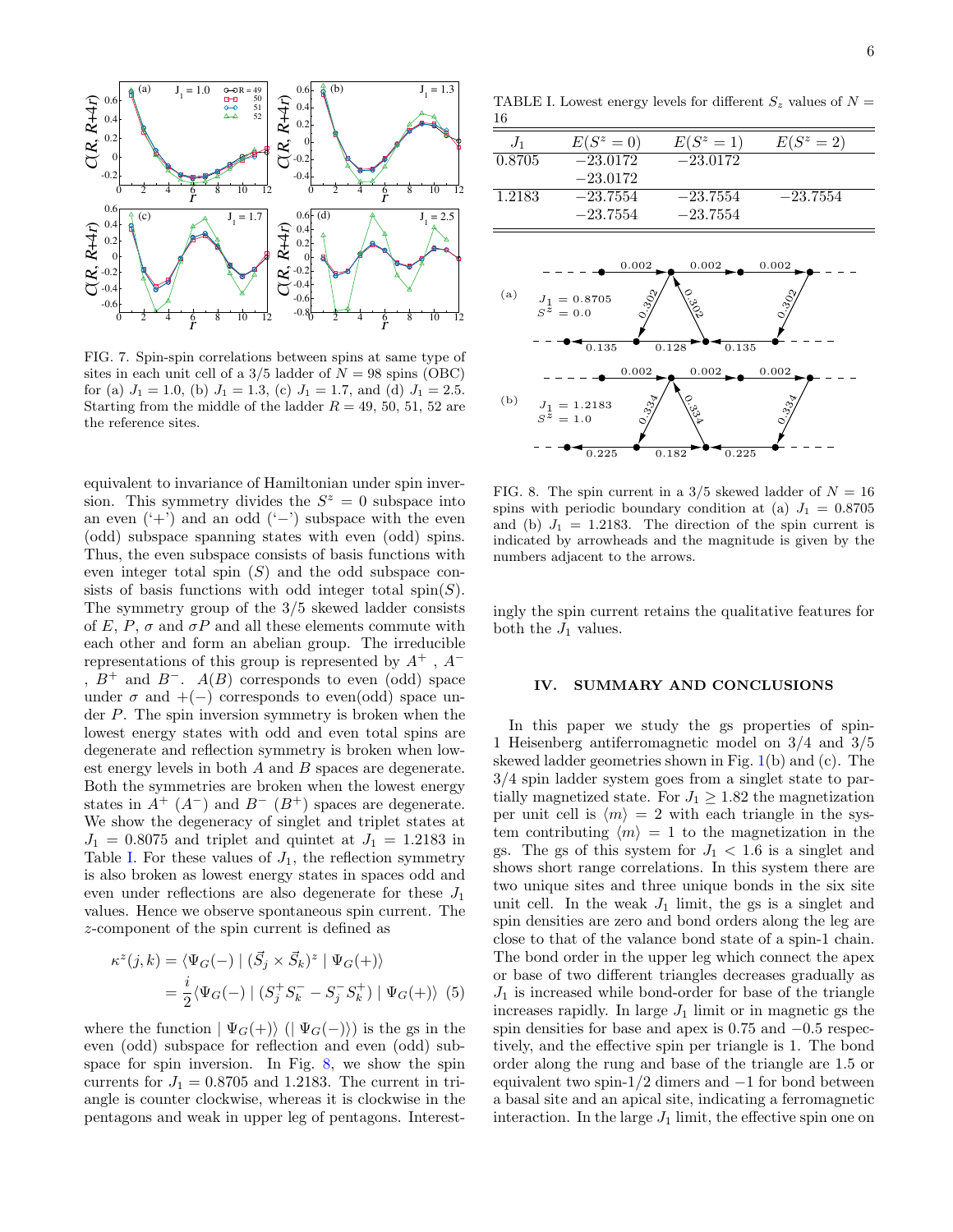each triangle interact ferromagnetically. In the spin-1/2 skewed ladder system the ferromagnetic arrangement of spin is an example of the McConnell mechanism [\[43,](#page-7-18) [50\]](#page-7-21) with antiferromagnetic exchange (here  $J_2$ ) between sites with positive and negative spin densities leading to a ferromagnetic interaction between the unpaired spins. The effective interaction between the spins in two neighboring triangles can be written as  $J_{\text{eff}} = 2J_2 \rho_a \rho_b$  where  $\rho_a$  and  $\rho_b$  are the spin densities at a and b type sites. We note that ferromagnetic mechanism for spin-1 system seems similar to spin- $1/2$  system.

The gs properties of the 3/5 ladder seems more complicated unlike the 3/4 system. The gs is a singlet for  $J_1$  < 0.84 and shows spin density wave gs for larger  $J_1$ values. What is interesting is that the gs spin  $S_G$  varies between 0, 1 and 2 before attaining the saturation value of n (the number of unit cells) for very large  $J_1$ . The switching of the gs depends on system size and there is no apparent systematics. Analysis of spin densities and spin-spin correlations seem to indicate that there is a competition between the standing spin density wave of a lower spin state and the higher exchange stability of the successively higher spin state. This seems to render a qualitative explanation of the seemingly unsystematic switching in the gs spin of the system as a function of system size. This system also shows vector chiral phase due to simultaneous breaking of the reflection symmetry and spin inversion symmetry. The broken symmetry phase is characterized by nonzero spin currents in the system.

In summary, we have studied the gs properties of an antiferromagentic Heisenberg spin-1 system on 3/4 and

- <span id="page-6-0"></span>[1] F. D. M. Haldane, Phys. Lett. 93A[, 464 \(1983\);](http://dx.doi.org/10.1016/0375-9601(83)90631-X) [Phys.](http://dx.doi.org/10.1103/PhysRevLett.50.1153) Rev. Lett. 50[, 1153 \(1983\).](http://dx.doi.org/10.1103/PhysRevLett.50.1153)
- <span id="page-6-6"></span>[2] I. Affleck, T. Kennedy, E. H. Lieb, and H. Tasaki, [Phys.](http://dx.doi.org/10.1103/PhysRevLett.59.799) Rev. Lett. 59[, 799 \(1987\).](http://dx.doi.org/10.1103/PhysRevLett.59.799)
- <span id="page-6-1"></span>[3] I. Affleck, T. Kennedy, E. H. Lieb, and H. Tasaki, Communications in Mathematical Physics 115, 477 (1988).
- <span id="page-6-2"></span>[4] C. K. Majumdar and D. K. Ghosh, [J. Math. Phys.](http://dx.doi.org/10.1063/1.1664978) 10, [1388 \(1969\);](http://dx.doi.org/10.1063/1.1664978) [J. Math. Phys.](http://dx.doi.org/10.1063/1.1664979) 10, 1399 (1969).
- [5] S. R. White and I. Affleck, Phys. Rev. B 54[, 9862 \(1996\).](http://dx.doi.org/10.1103/PhysRevB.54.9862)
- [6] M. Kumar, A. Parvej, and Z. G. Soos, [J. Phys.: Condens.](http://dx.doi.org/10.1088/0953-8984/27/31/316001) Matter 27[, 316001 \(2015\).](http://dx.doi.org/10.1088/0953-8984/27/31/316001)
- <span id="page-6-5"></span>[7] Z. G. Soos, A. Parvej, and M. Kumar, [J. Phys.: Condens.](http://dx.doi.org/10.1088/0953-8984/28/17/175603) Matter 28[, 175603 \(2016\).](http://dx.doi.org/10.1088/0953-8984/28/17/175603)
- [8] T. Hamada, J.-i. Kane, S.-i. Nakagawa, and Y. Natsume, [J. Phys. Soc. Jpn.](http://dx.doi.org/10.1143/JPSJ.57.1891) 57, 1891 (1988).
- [9] A. V. Chubukov, Phys. Rev. B 44[, 4693 \(1991\).](http://dx.doi.org/10.1103/PhysRevB.44.4693)
- [10] R. Chitra, S. Pati, H. R. Krishnamurthy, D. Sen, and S. Ramasesha, Phys. Rev. B 52[, 6581 \(1995\).](http://dx.doi.org/ 10.1103/PhysRevB.52.6581)
- [11] C. Itoi and S. Qin, Phys. Rev. B **63**[, 224423 \(2001\).](http://dx.doi.org/10.1103/PhysRevB.63.224423)
- [12] F. Heidrich-Meisner, A. Honecker, and T. Vekua, [Phys.](http://dx.doi.org/10.1103/PhysRevB.74.020403) Rev. B 74[, 020403\(R\) \(2006\).](http://dx.doi.org/10.1103/PhysRevB.74.020403)
- [13] F. Heidrich-Meisner, I. A. Sergienko, A. E. Feiguin, and E. R. Dagotto, Phys. Rev. B 75[, 064413 \(2007\).](http://dx.doi.org/10.1103/PhysRevB.75.064413)
- [14] L. Kecke, T. Momoi, and A. Furusaki, [Phys. Rev. B](http://dx.doi.org/10.1103/PhysRevB.76.060407) 76, [060407\(R\) \(2007\).](http://dx.doi.org/10.1103/PhysRevB.76.060407)

[15] T. Vekua, A. Honecker, H.-J. Mikeska, and F. Heidrich-Meisner, Phys. Rev. B 76[, 174420 \(2007\).](http://dx.doi.org/10.1103/PhysRevB.76.174420)

- [16] S. Mahdavifar, [J. Phys.: Condens. Matter](http://dx.doi.org/10.1088/0953-8984/20/33/335230) 20, 335230 [\(2008\).](http://dx.doi.org/10.1088/0953-8984/20/33/335230)
- [17] D. V. Dmitriev and V. Y. Krivnov, [Phys. Rev. B](http://dx.doi.org/10.1103/PhysRevB.77.024401) 77, [024401 \(2008\).](http://dx.doi.org/10.1103/PhysRevB.77.024401)
- [18] T. Hikihara, L. Kecke, T. Momoi, and A. Furusaki, *[Phys.](http://dx.doi.org/ 10.1103/PhysRevB.78.144404)* Rev. B 78[, 144404 \(2008\).](http://dx.doi.org/ 10.1103/PhysRevB.78.144404)
- [19] J. Sudan, A. Lüscher, and A. M. Läuchli, [Phys. Rev. B](http://dx.doi.org/10.1103/PhysRevB.80.140402) 80[, 140402\(R\) \(2009\).](http://dx.doi.org/10.1103/PhysRevB.80.140402)
- [20] F. Heidrich-Meisner, I. P. McCulloch, and A. K. Kolezhuk, Phys. Rev. B 80[, 144417 \(2009\).](http://dx.doi.org/10.1103/PhysRevB.80.144417)
- [21] J. Sirker, Phys. Rev. B **81**[, 014419 \(2010\).](http://dx.doi.org/10.1103/PhysRevB.81.014419)
- [22] M. Kumar, S. Ramasesha, and Z. G. Soos, [Phys. Rev.](http://dx.doi.org/10.1103/PhysRevB.81.054413) B 81[, 054413 \(2010\).](http://dx.doi.org/10.1103/PhysRevB.81.054413)
- [23] M. Kumar and Z. G. Soos, [Phys. Rev. B](http://dx.doi.org/10.1103/PhysRevB.85.144415) 85, 144415 [\(2012\).](http://dx.doi.org/10.1103/PhysRevB.85.144415)
- <span id="page-6-3"></span>[24] A. Parvej and M. Kumar, [Phys. Rev. B](http://dx.doi.org/10.1103/PhysRevB.96.054413) 96, 054413 [\(2017\).](http://dx.doi.org/10.1103/PhysRevB.96.054413)
- <span id="page-6-4"></span>[25] H.-J. Mikeska and A. K. Kolezhuk, "One-dimensional magnetism," in [Quantum Magnetism](http://dx.doi.org/10.1007/BFb0119591), edited by U. Schollwöck, J. Richter, D. J. J. Farnell, and R. F. Bishop (Springer Berlin Heidelberg, Berlin, Heidelberg, 2004) pp. 1–83.

3/5 skewed ladders. Both systems transition from singlet to a partially polarised gs on tuning  $J_1$ . The  $3/5$  system shows switching of the spin state between singlet and different magnetic states due to a competition between  $J_1$ which favors a high spin state and standing spin density wave which favors a lower spin state. For two different parameter values the gs of the system has doubly degenerate gs which leads to breaking of spin parity and reflection symmetry in the system resulting in spontaneous spin current. Although such systems have not yet been experimentally realized, we believe that they can be realized in molecular magnets based on transition metal compounds.

### AUTHOR'S CONTRIBUTIONS

SD and DD contributed equally to this work.

## ACKNOWLEDGMENTS

MK thanks SERB for financial support through project file No. CRG/2020/000754. SR thanks Indian National Science Academy and DST-SERB for supporting this work.

## DATA AVAILABILITY

The data that support the findings of this study are available from the corresponding author upon reasonable request.